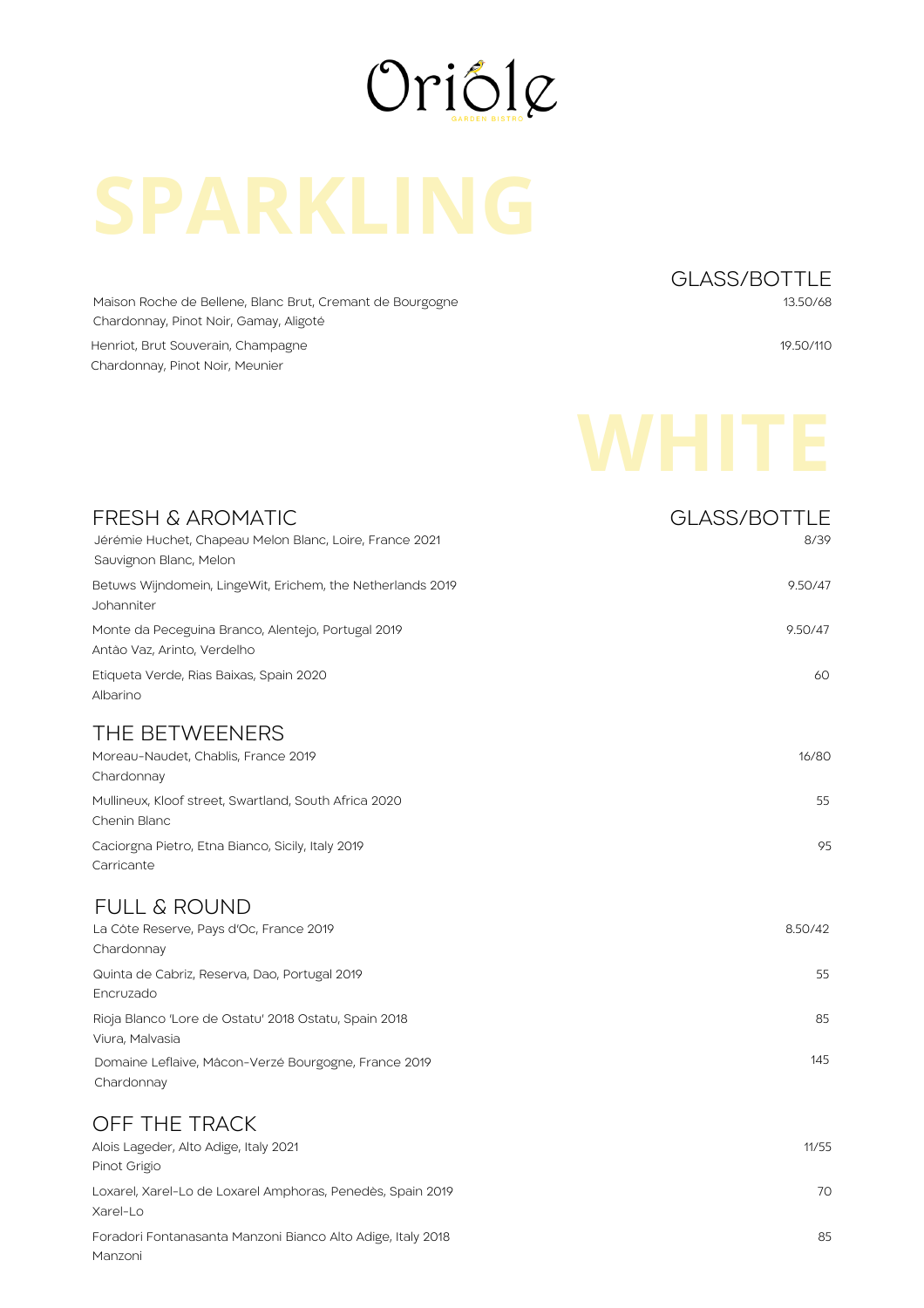

Aix Rose, Provence, France 2021 Cinsault, Grenache, Syrah Domaine Tempier, Bandol Rose, France 2021 Mourvèdre, Grenache, Cinsault

GLASS/BOTTLE 9.50/47

110

| FRESH & ELEGANT<br>Adeneuer, Purist, Ahr, Germany 2020<br>Pinot Noir                       | <b>GLASS/BOTTLE</b><br>11/55 |
|--------------------------------------------------------------------------------------------|------------------------------|
| Domaine Michel Magnien, Coteaux Bourguignons, France 2020<br>Pinot Noir                    | 90                           |
| Niepoort, Lagar de Baixo, Bairrada, Portugal 2018<br>Baga                                  | 85                           |
| <b>JUICY &amp; SPICY</b><br>Il Castelvecchio Chianti, Italy 2018<br>Sangiovese             | 8.50/42                      |
| Domaine Jean-François Mérieau, Le Bois Jacou, Touraine, Frankrijk 2020<br>Gamay            | 60                           |
| Caciorgna Pietro, Etna Rosso, Sicily, Italy 2017<br>Nerello Mascalese                      | 95                           |
| Vietti, Perbacco, Langhe, Italy 2018<br>Nebbiolo                                           | 110                          |
| <b>FULL &amp; MUSCULAR</b>                                                                 |                              |
| Domaine de Grangeneuve, L'Initiale H, Rhone, France 2020<br>Grenache, Syrah                | 8/39                         |
| Betuws Wijndomein, LingeRood, Erichem, the Netherlands 2019<br>Regent, Cabernet Cortis     | 9.50/47                      |
| Bodegas Pujanza, Hado, Rioja, Spanje 2018<br>Tempranillo                                   | 11/55                        |
| Pavillon de Taillefer, Grand Cru, Saint-Émilion, Bordeaux, France 2017<br>Merlot           | 19/105                       |
| Domaine Antoine Sanzay, La Paterne, Saumur Champigny, Loire, France 2019<br>Cabernet Franc | 85                           |
| Domaine Tempier, Bandol Rouge, Provence, France 2018<br>Mourvèdre, Grenache, Cinsault      | 135                          |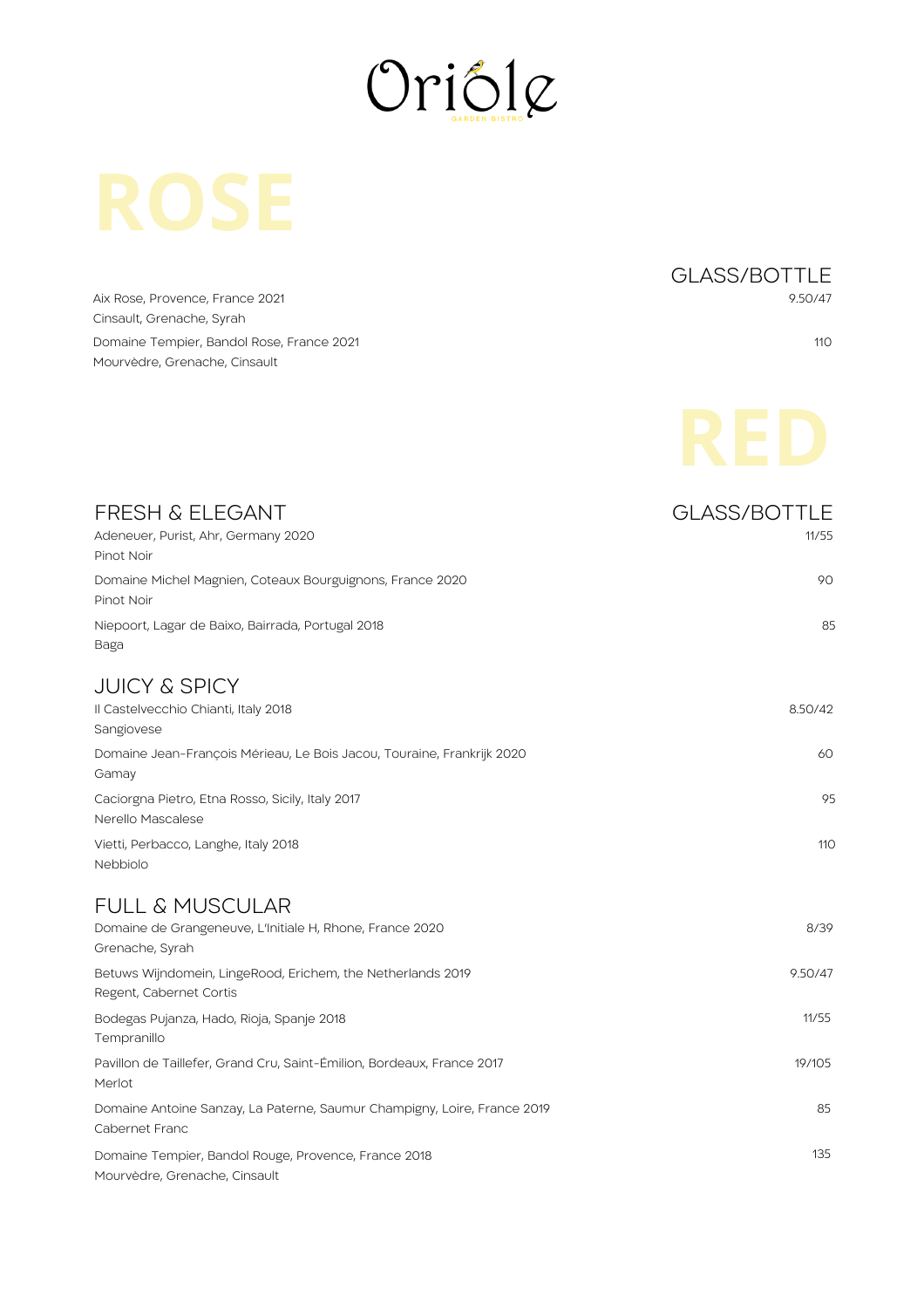

### ORIOLE'S SIGNATURES 19

Rosemary Negroni Vermouth, aperitivo bitter, gin and rosemary

Oriole Espresso Martini Espresso, Galliano Ristretto liqueur, vodka and Frangelico

Provence Mule Pastis, lime, coconut liquor, ginger ale and mint

Medi-Spritz Bianco vermouth, St. Germain, dry gin, lime, sparkling wine and basil

L'Amaretto Sour Amaretto, lemon, egg white, Lapsang syrup and Lapsang tea

# CLASSIC COCKTAILS 18

Aperitivo Spritz Aperitivo Del Professore, sparkling wine and soda

Caipirinha Cachaça, lime and sugar

Cosmopolitan Vodka, Cointreau, cranberry juice and lime

Espresso Martini Vodka, Kahlua, espresso and sugar syrup

Old Fashioned Bourbon and angostura bitters

Moscow Mule Vodka, ginger beer and lime

Manhattan Bourbon rye, vermouth and angostura

Margarita Tequila, Cointreau and lime

Mojito Rum, lemon juice and mint

# MOCKTAILS 12

Classic Mocktail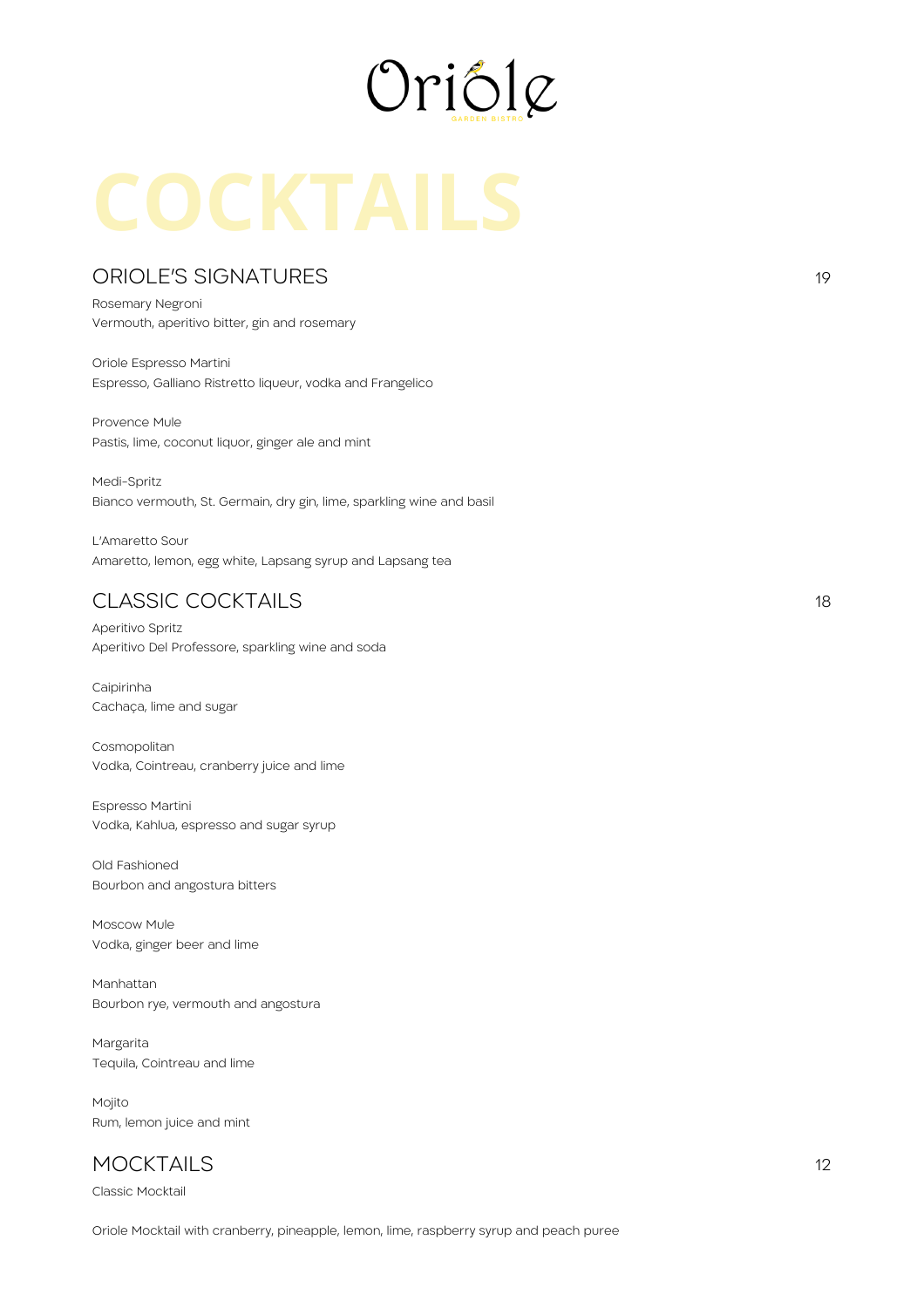

| <b>DRAFT BEER</b>                           | 6 |
|---------------------------------------------|---|
| Heineken 5% 25cl                            |   |
| <b>BOTTLED BEERS</b>                        |   |
| Heineken Silver 4% - Heineken               | 6 |
| Hefeweizen 5,5% - Paulaner                  | 8 |
| IJwit 6,5% - Brouwerij t' IJ                | 8 |
| Tricky Tripel 7,8% - Gebrouwen door Vrouwen | 8 |
| Mannenliefde Saison 6% - Oedipus            | 8 |
| Kriek Lambic 4,5% - Mort Subite             | 8 |
| Natte Dubbel 6,5% - Brouwerij t'IJ          | 8 |
| Mooie Nel I.P.A. 6,5% - Jopen               | 8 |
| CIDER                                       | 8 |
|                                             |   |

Magners Irish Cider

### NON-ALCOHOLIC BEERS

Hefeweizen 0,0% - Paulaner Heineken 0.0 - Heineken

### SOFT DRINKS

Coca Cola - Regular, Light, Zero Fever-Tree Tonic Mediterranean San Pellegrino Lemonade San Pellegrino Aranciata Redbull Thomas Henry Tonic Water Thomas Henry Soda Water Thomas Henry Ginger Ale Thomas Henry Ginger Beer

### JUICES

Tomato Orange Apple Grapefruit Pineapple Cranberry

## HOMEMADE ICED TEA

Oolong, rooibos or jasmin

7

5

6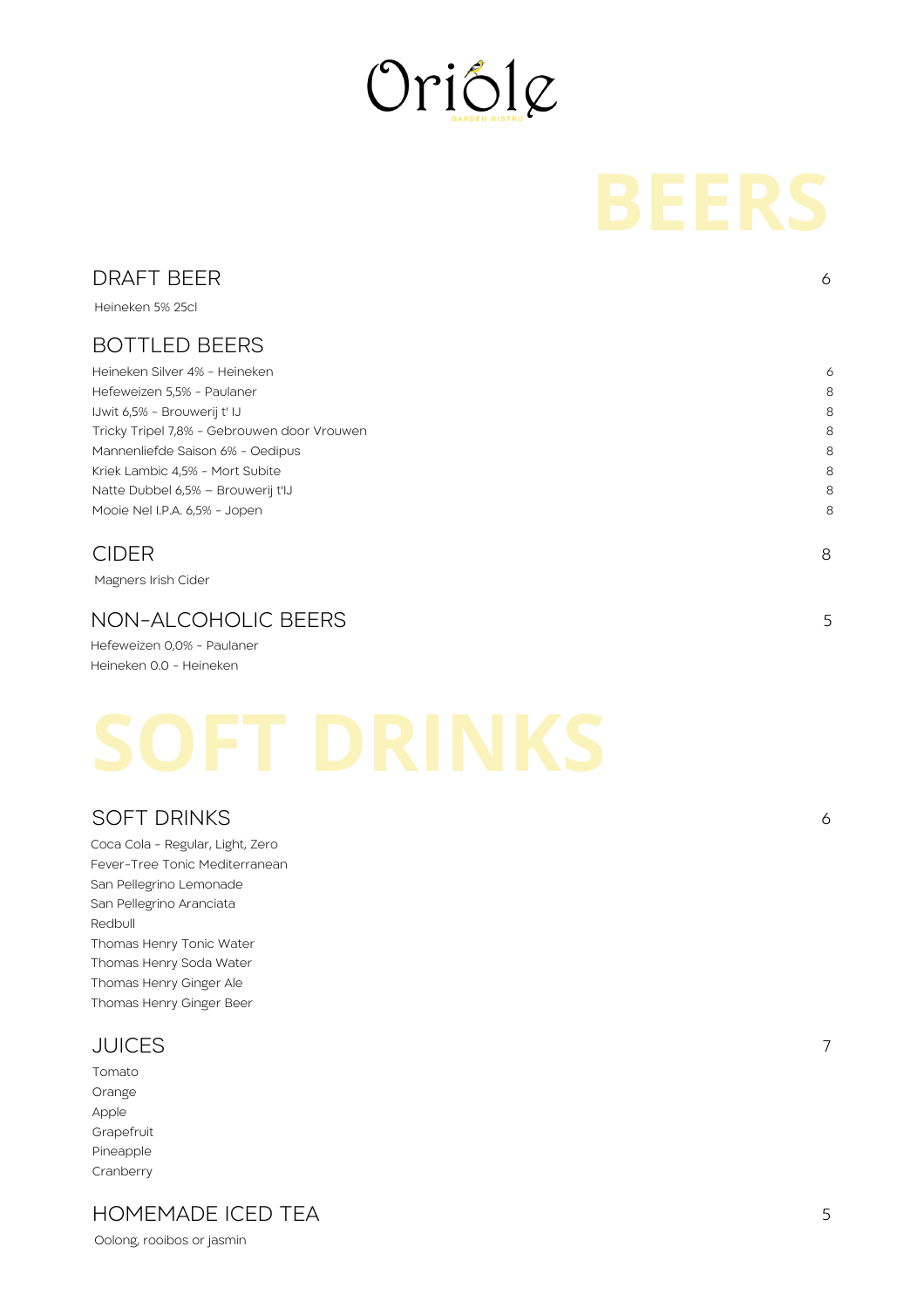

### SPEYSIDE

| Glenfiddich 12 Years                        | 10  |
|---------------------------------------------|-----|
| Glenfiddich Fire & Cane                     | 11  |
| Glenfiddich Project XX                      | 14  |
| Glenfiddich I.P.A. Cask                     | 15  |
| Glenfiddich 15 Years                        | 15  |
| Glenfiddich 18 Years                        | 25  |
| Glenfiddich 21 Years                        | 36  |
| Glenfiddich Gand Cru                        | 45  |
| Glenfiddich 26 Years                        | 65  |
| Macallan 12 Years                           | 21  |
| Macallan 18 Years                           | 45  |
| Macallan Rare Cask                          | 55  |
| Macallan Reflexion                          | 150 |
| Balvenie 12 Years                           | 15  |
| Balvenie 17 Years                           | 25  |
| Balvenie 21 Years                           | 35  |
| Glenfarclas 25 Years                        | 31  |
| Glenfarclas 1992                            | 45  |
| Glenfiddich 1992, single cask 46,10% vol.   | 70  |
| Specially created and bottled for The Grand |     |
|                                             |     |

# ISLAY

| Laphroaig 10 Years | 14 |
|--------------------|----|
| Lagavulin 16 Years | 16 |
| Oban 14 Years      | 18 |
| Bowmore 25 Years   | 80 |

### **HIGHLANDS**

| Dalwhinnie 15 Years    | 12 |
|------------------------|----|
| Glenmorangie 18 Years  | 25 |
| Highland Park 12 Years | 12 |
| Highland Park 18 Years | 35 |
| Dalmore 12 Years       | 16 |
| Dalmore 18 Years       | 25 |
|                        |    |

### IRELAND

| Bushmills 10 Years | 10 <sup>°</sup> |
|--------------------|-----------------|
| Jameson            | 10              |
| Teeling NAS        | 12              |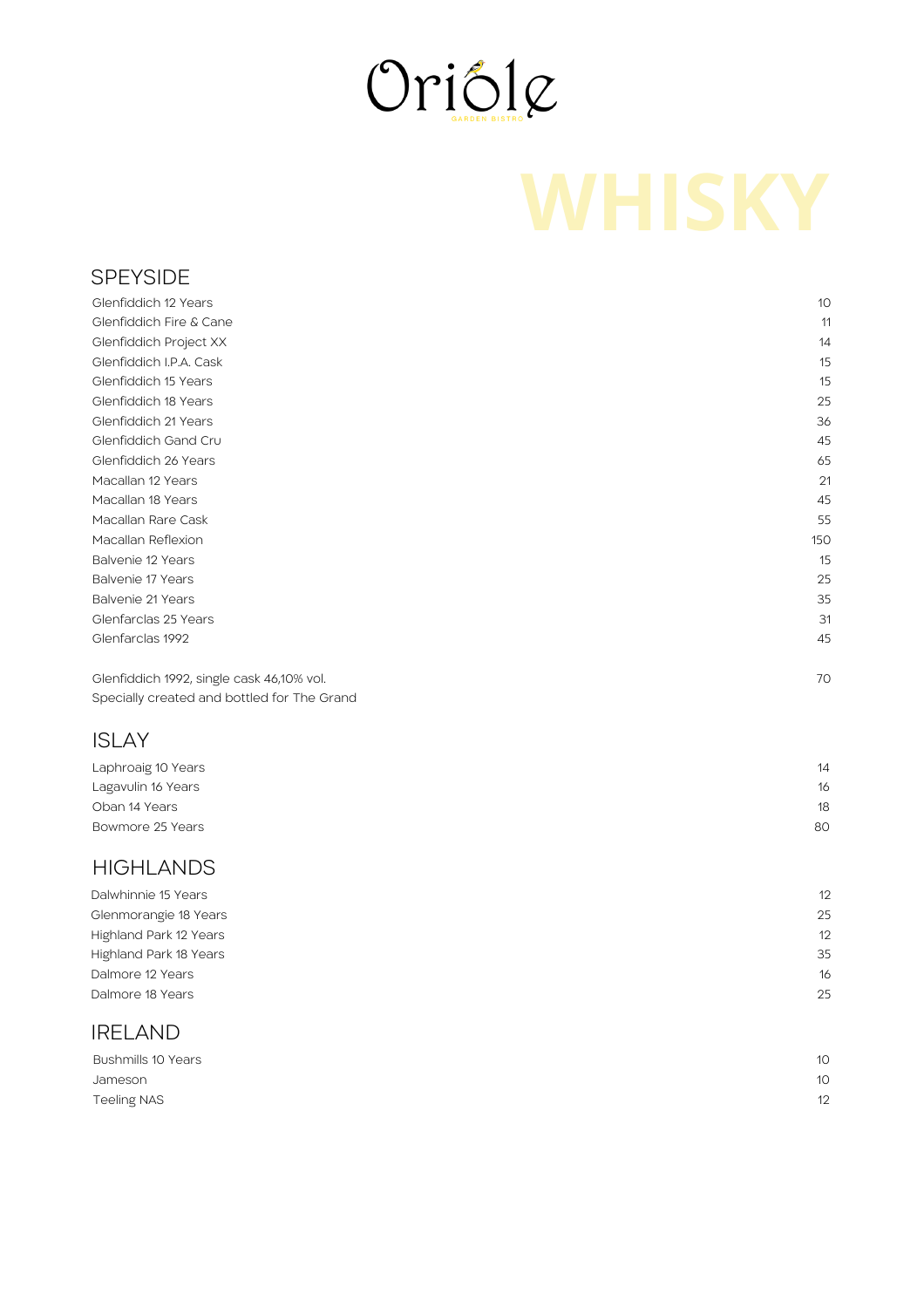

| <b>BLENDED SCOTCH</b>                  |    |
|----------------------------------------|----|
| Crown Royal                            | 10 |
| Dewar's White Label                    | 10 |
| Chivas Regal 12 Years                  | 10 |
| Chivas Regal 18 Years                  | 17 |
| Chivas Regal 21 Royal Salute           | 25 |
| Johnnie Walker Black                   | 12 |
| Johnnie Walker Blue                    | 35 |
| Johnnie Walker King George             | 85 |
| <b>JAPAN/TAIWAN</b>                    |    |
| Nikka From The Barel                   | 16 |
| Kavalan                                | 18 |
| Nikka Yoichi                           | 20 |
| Hakushu Distiller's Reserve            | 26 |
| <b>USA</b>                             |    |
| Jack Daniels                           | 10 |
| Makers Mark                            | 12 |
| <b>Bulleit Rye</b>                     | 12 |
| <b>Bulleit Bourbon</b>                 | 12 |
| Woodford Kentucky Straight Bourbon     | 12 |
| Woodford Kentucky Straight Rye Whiskey | 18 |
|                                        |    |
|                                        |    |

### JAPAN/TAIWAN

| Nikka From The Barel        | 16 |
|-----------------------------|----|
| Kavalan                     | 18 |
| Nikka Yoichi                | 20 |
| Hakushu Distiller's Reserve | 26 |
|                             |    |

# U S A

| Jack Daniels                           | 10 |
|----------------------------------------|----|
| Makers Mark                            | 12 |
| <b>Bulleit Rye</b>                     | 12 |
| <b>Bulleit Bourbon</b>                 | 12 |
| Woodford Kentucky Straight Bourbon     | 12 |
| Woodford Kentucky Straight Rye Whiskey | 18 |
|                                        |    |

# R U M

| Flying Dutchman No.3      | 10 |
|---------------------------|----|
| Union 55                  | 12 |
| Don Papa 10 Years         | 16 |
| Banks 5 Years             | 10 |
| Banks 7 Years             | 12 |
| Bacardi Carta Blanca      | 10 |
| Bacardi Anejo 4 Cuatro    | 10 |
| Bacardi Gran Reserva Diez | 14 |
| Zacapa Solera 23 Years    | 16 |
| Zacapa Solera XO          | 38 |
| Diplomatico Ambassador    | 38 |
|                           |    |

## T E Q UIL A

| Cazadores Blanco   | 10 |
|--------------------|----|
| Patron Reposado    | 13 |
| Patron Anejo       | 15 |
| Ocho Reposado      | 12 |
| Don Julio Reposado | 15 |
|                    |    |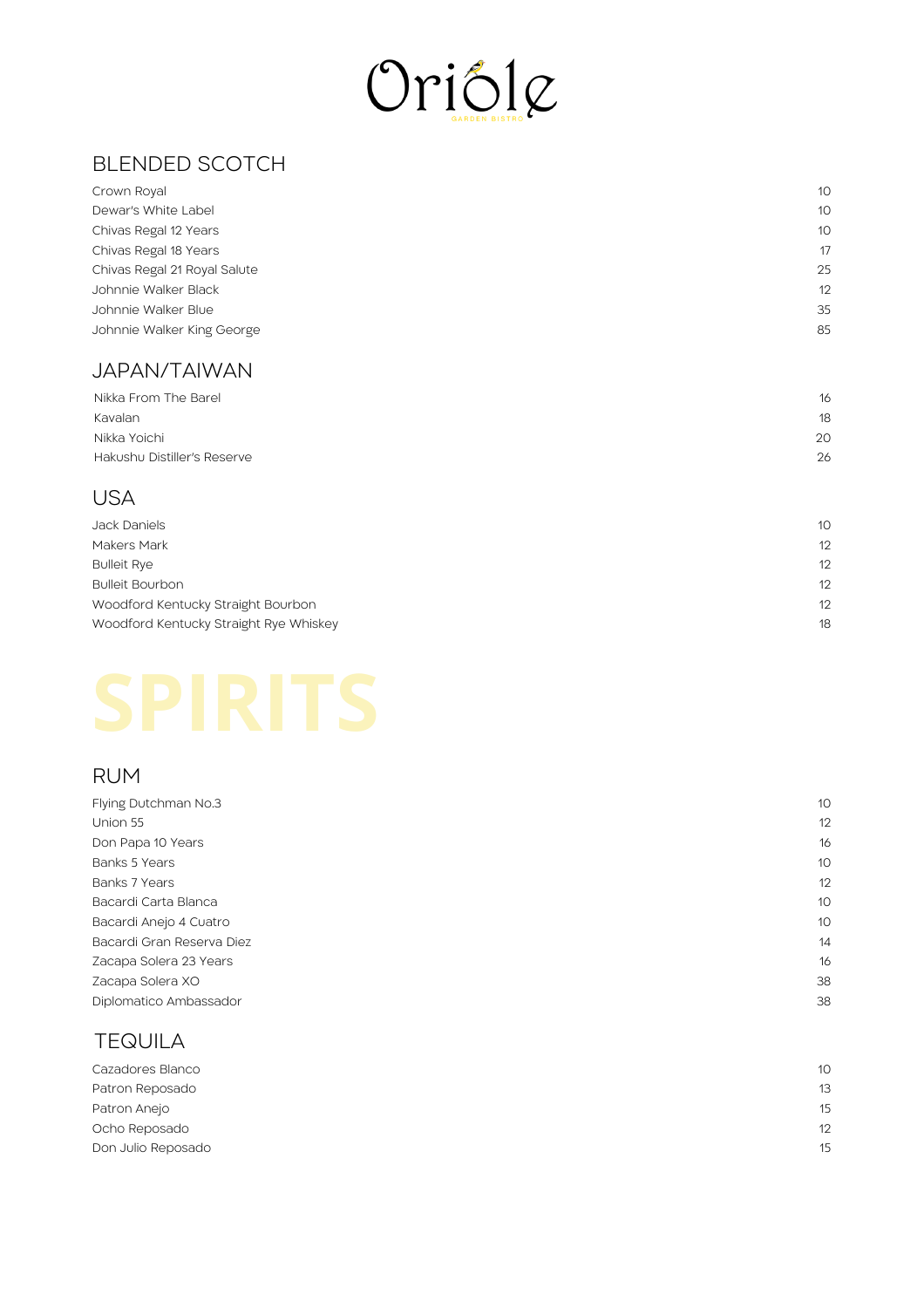

# V O D K A

| Ketel One       | 10 |
|-----------------|----|
| Ketel One lemon | 10 |
| Ciroc           | 12 |
| Grey Goose      | 12 |
| Konicks Tail    | 14 |
|                 |    |

## **GIN**

| 10<br>11<br>12<br>12<br>12<br>16<br>14 |                            |    |
|----------------------------------------|----------------------------|----|
|                                        | Damrak                     |    |
|                                        | Bobby's Gin                |    |
|                                        | Tanqueray 10               |    |
|                                        | <b>Hendricks</b>           |    |
|                                        | <b>Hendricks Botanical</b> |    |
|                                        | Monkey 47                  |    |
|                                        | Nolet's                    |    |
|                                        | Hermit                     | 14 |

1 0

### **JENEVER**

| Bols Corenwyn 6 Year's          |
|---------------------------------|
| <b>Bols Genever</b>             |
| <b>Bols Genever Barrel Aged</b> |
| Bols "Zeer Oude Genever"        |
| <b>Bols Corenwyn</b>            |

# **COGNAC**

| Château de Montifaud V.S.O.P. | 15  |
|-------------------------------|-----|
| Château de Montifaud X.O.     | 22  |
| Hennessy X.O.                 | 38  |
| Hennessy Paradis Impérial     | 175 |
| Hennessy Richard              | 175 |
| Rémy Martin Louis XIII        | 225 |
|                               |     |

## ARMAGNAC

| Tariquet VSOP               | 12 |
|-----------------------------|----|
| Tariquet 15 Years           | 14 |
| Goudoulin 1966 Bas Armagnac | 30 |

## **GRAPPA**

| Grappa Villa de Varda Traminer        | 11 |
|---------------------------------------|----|
| Grappa Villa de Varda Moscato Riserva | 11 |
| Grappa Sperss                         | 15 |
| Grappa Rossi Bas                      | 15 |
|                                       |    |

# **CALVADOS**

| Dom Frontais 2003          | 10 <sup>2</sup> |
|----------------------------|-----------------|
| Château du Breuil 15 Years | 14              |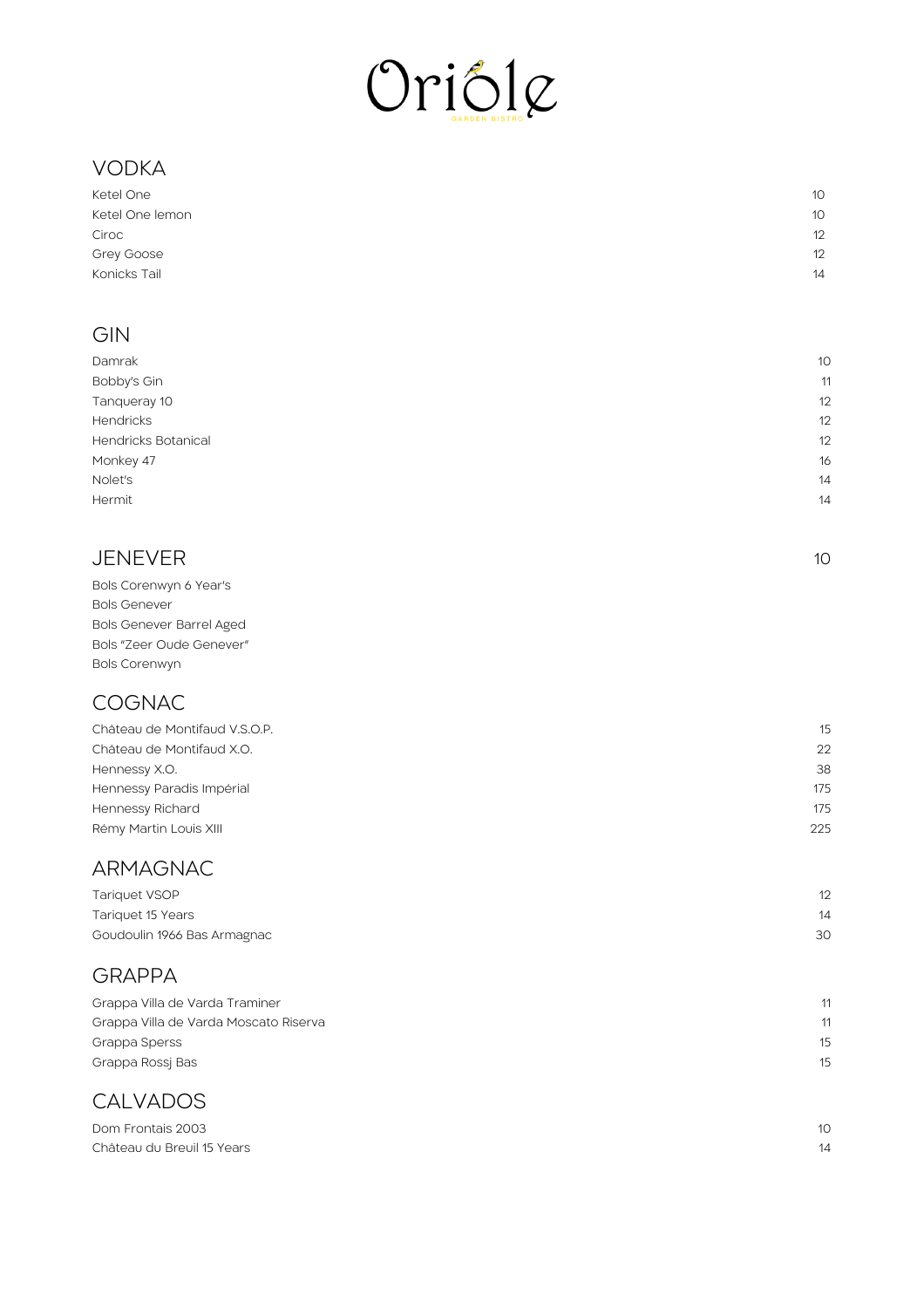

# VERMOUTH & BITTERS

| Carpano Antica Formula   | 7.50            |
|--------------------------|-----------------|
| Dolin Dry                | 7.50            |
| Dolin White              | 7.50            |
| Del Professore Bitter    | 10 <sup>°</sup> |
| Del Professore Aperitivo | 10 <sup>°</sup> |
| Belsazar Red             | 10 <sup>°</sup> |
| Willems Wermoed          | 10 <sup>°</sup> |
|                          |                 |

### PORT

| Niepoort   Rabbit Dry White   | 8               |
|-------------------------------|-----------------|
| Niepoort   Tawny Dee          | 10 <sup>°</sup> |
| Niepoort   10 Years old Tawny | 17              |
| Niepoort   Colheita 2007      | 18              |
| Niepoort   Colheita 1997      | 30              |

1 0

## LIQUOR

Chartreuse St. Germain D.O.M Benedictine Amaretto B aile y s C h a m b o r d Cointreau Drambuie Frangelico Grand Marnier K a hlú a Licor 43 S a m b u c a Limoncello Luxardo Cherry Heering G allia n o Pim m's N o. 1 Fernet Branca